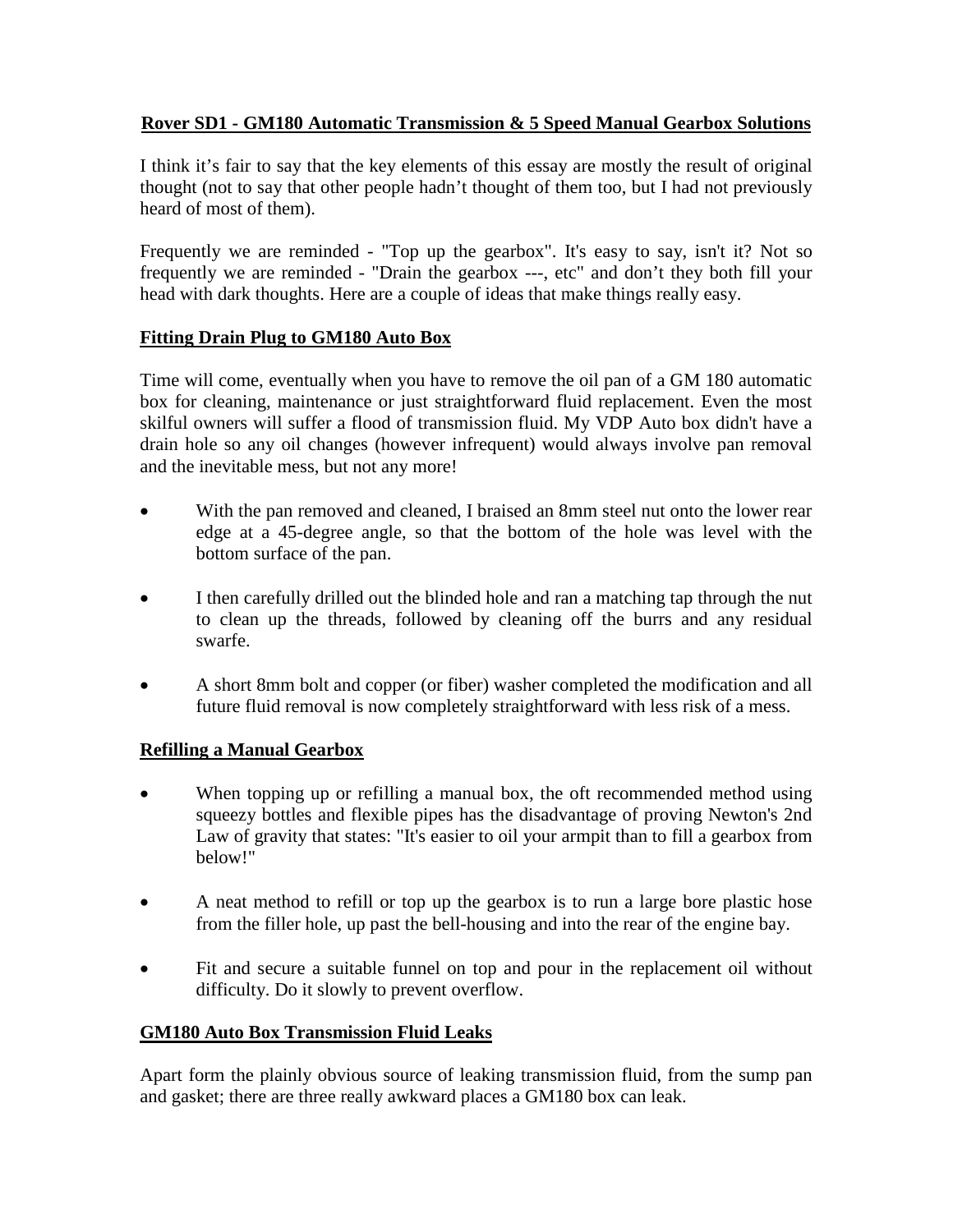- 1. The filler tube seal
- 2. The kick down cable seal
- 3. The gear selector shaft

On a 3500 model, these are difficult to pinpoint and fix because the exhaust Y pipes mask access to the three problem areas. And it's only when the leaks get so bad that you have good reason to dismantle your exhaust system, right? Unfortunately there is little choice, I'm afraid, and when I tackled the problems I also removed the down pipes which were being replaced anyway.

#### **1) The filler tube seal**

- a. If you haven't already drained the box, be prepared for some oil spillage and remove the filler tube and its top hat seal. Inspect the seal and replace if necessary.
- b. Mine was reasonable so I used a trace of silicon instant gasket and refitted the seal and tube.

#### **2) The kick down cable seal**

- a. Disconnect the gear selector rod from the selector arm. Mark the radial position of the arm and gearbox inhibitor switch for accurate re-assembly. Remove the arm and switch complete with its brackets.
- b. Remove the forked plate that retains the kick down cable and disconnect the other end of the cable from the throttle assembly also.
- c. Withdraw the kick down cable from the transmission and note the condition of the "O" ring on the plastic tube. It's probably flat!
- d. Replace it with a suitable new ring. Note that for extra sealing potential I also positioned a slightly larger diameter; very thin "O" ring against the shoulder of the plastic tube. It's a neat dodge because it creates a second independent seal and also ensures that the plastic tube is a firm fit in its hole when the forked retaining plate is refitted.
- e. Re-engage the cable nipple and (using silicon grease or rubber lubricant) ease the tube and new inner seal into position. Replace the forked clamp pushing it tightly home.

#### **3) The gear selector shaft**

a. Inspect the selector shaft where it enters the box and note what type of oil seal is present. Mine had an "O" ring here but it was loose and damaged. Carefully clean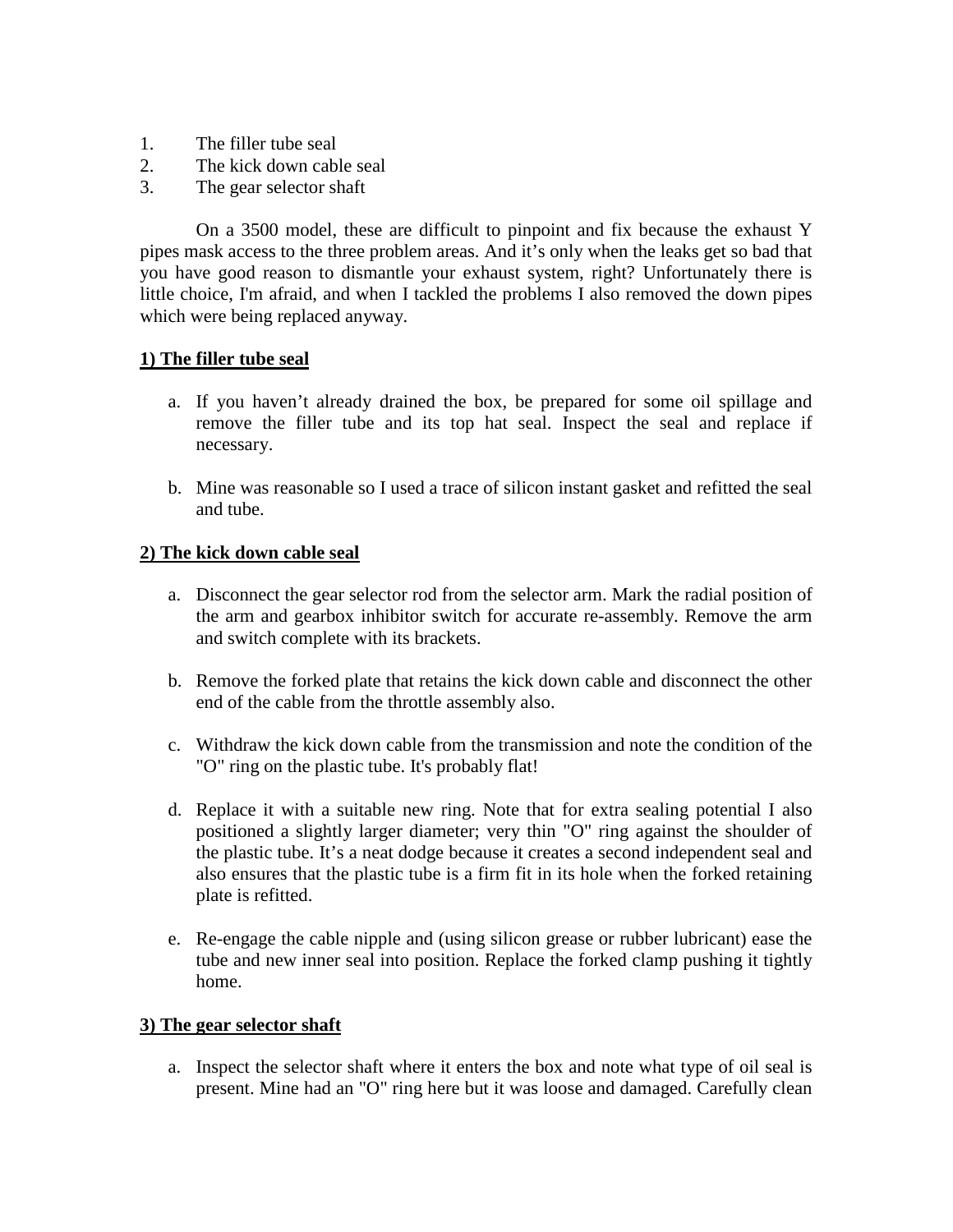out the adjacent (fairly large) recess. Obtain an appropriate sized seal, but at the time, I could neither identify the correct or suitable seal so I came up with the following solution using concentric compressed "O" rings.

- b. From my box of a million "O" rings, I selected two different sizes, plus a fiber washer. The first ring fitted snugly on the shaft. A second, larger ring neatly fitted the outer diameter of the recess. The fiber washer was reduced in diameter to exactly fit the recess, thus pressing both rings firmly and concentrically together when the inhibitor switch was pushed back onto the shaft.
- c. Upon re-assembly of the lever to the shaft, tightening the retaining nut efficiently compressed the washer and two rings to create an effective and lasting seal. Silicon grease enhances the seal.
- d. Reconnect the selector rod and the kick down cable (at the engine) and refit the exhaust system. Make the necessary adjustments and top up the box with ATF according to the handbook.

The above procedures have effectively stopped all three annoying GM180 auto box leaks in their tracks for over six years. Strangely though, when the car is laid up for a long period (several months), there is a slight leak that drips on the O/S exhaust pipe near the heat baffle coming from the inner part of the filler tube seal. I believe this is because during lay-up, the torque converter releases all its fluid into the sump. The level rises quite high up the filler tube, thus generating a "head" of fluid that can gravitate past the top hat seal. It's a smelly world for the first few miles after a lay-up.

### **Radical Cure for a Nasty 5 Speed Manual Gearbox (and a Differential Bonus too)**

- Here is a radical solution to an unfriendly 5-speed gearbox. My Vitesse used to have a truly nasty gearbox. It baulked at will and was notchy to a fault. In fact it was very, very hard work. This was my last resort.
- During a routine gearbox oil level check, I noticed how dirty the lubricant had become so it was obvious it had to be flushed and changed. It had the recommended ATF which Rover had been forced to specify, because the gearbox was unreliable when filled with conventional lubricant.
- By coincidence, I had been told by an Ex-Mobil employee that Mobil 1 or Castrol RS at 0W40 or 5W40 viscosity were considered by the trade to be a better replacement than ATF in the Rover 5 speed box and gave a much improved performance.
- With the car on axle stands and the back wheels off the ground I drained the box and re-filled it with a flushing mixture of 2:1 white spirit and ATF (I did say radical and it was a last resort!).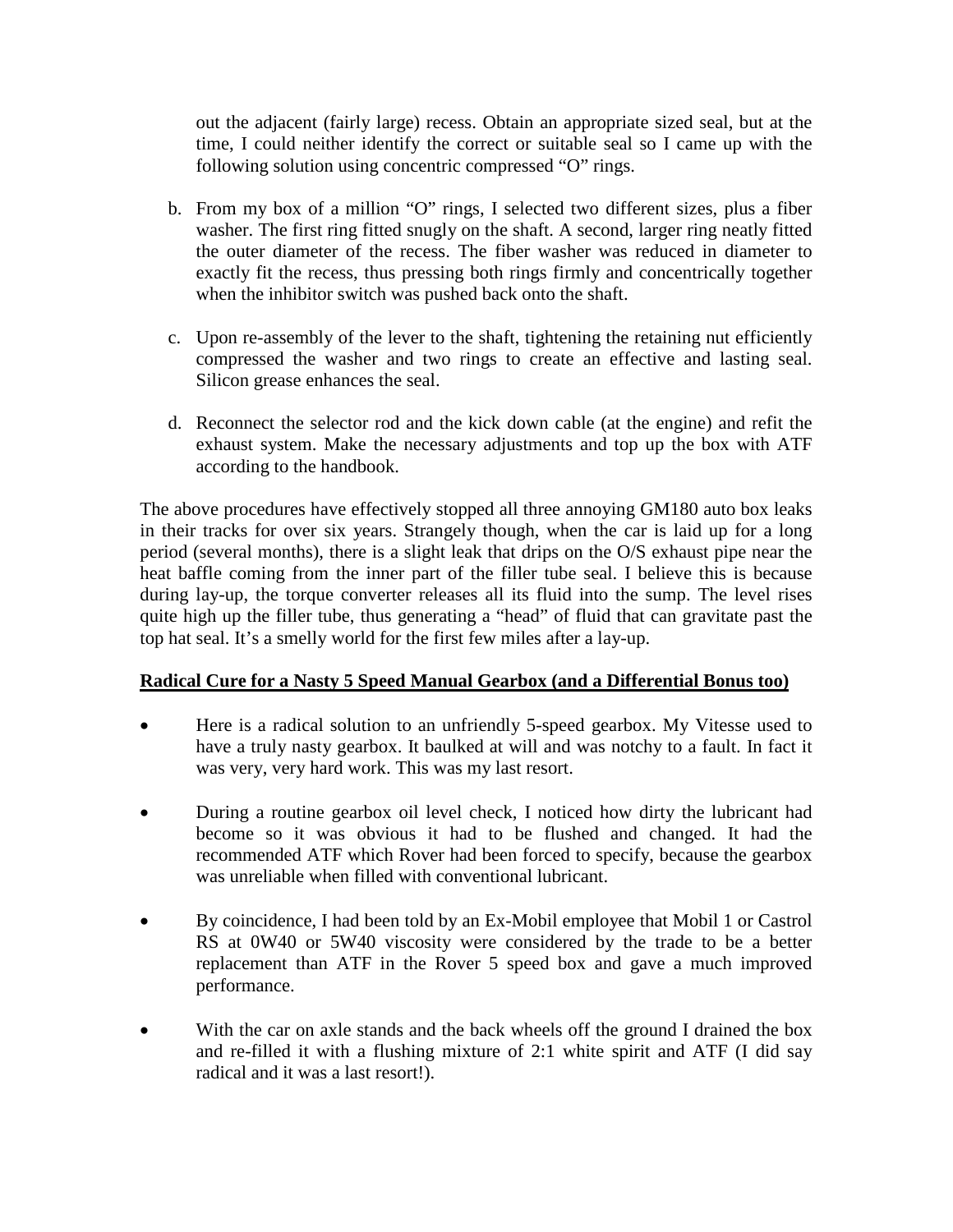- With the engine running at idle speed only, I put the car through all the gears and let the drive train run off-load for 5 to 10 minutes.
- Upon draining the flushing mixture I was amazed at the filthy color and state of the drained fluid. It was as black as ebony with lots of sediment!
- I repeated the above with a clean batch of mixture to flush out the residues. One can imagine the washing machine action inside the box allowed the solvent component to reach into every recess.
- The box was then refilled with 5W40 "Castrol RS" (0W40 "Mobil 1" is virtually the same and I have subsequently used both with no discernable difference).
- I then added a recommended dose of Molyslip Gearbox Treatment. This stuff comes in a tube-like applicator and is available from Halfords, etc.
- The transformation was miraculous. It has run for over 8 years without any of the original symptoms and is a total pleasure to use.
- The oil has been replaced twice in that period with Mobil 1 and the same Molyslip gearbox additive each time.
- As an experiment I used the leftover Molyslip treatment in the Vitesse rear axle differential.
- After thoroughly warming the axle with an electric fan heater I sucked out all the old lubricant with a large medical syringe and some flexible plastic tube. It was then refilled with fresh hypoid oil (as specified) and the mentioned Molyslip treatment.
- The rear axle differential was transformed. Taking both treatments into account, the whole drive train has been silky smooth ever since. So good in fact, I treated my Vdp axle to the same deal.

### **Giving GM180 transmission the Elbow**

- At the rear of the GM180 transmission is a vacuum controlled actuator valve.
- This senses the vacuum condition at the engine intake manifold, and determines what action the transmission should be taking regarding gear change or kick down.
- The connection between the manifold and the transmission is made with a metal tube connected at each end with rubber elbows. Two things can go wrong.